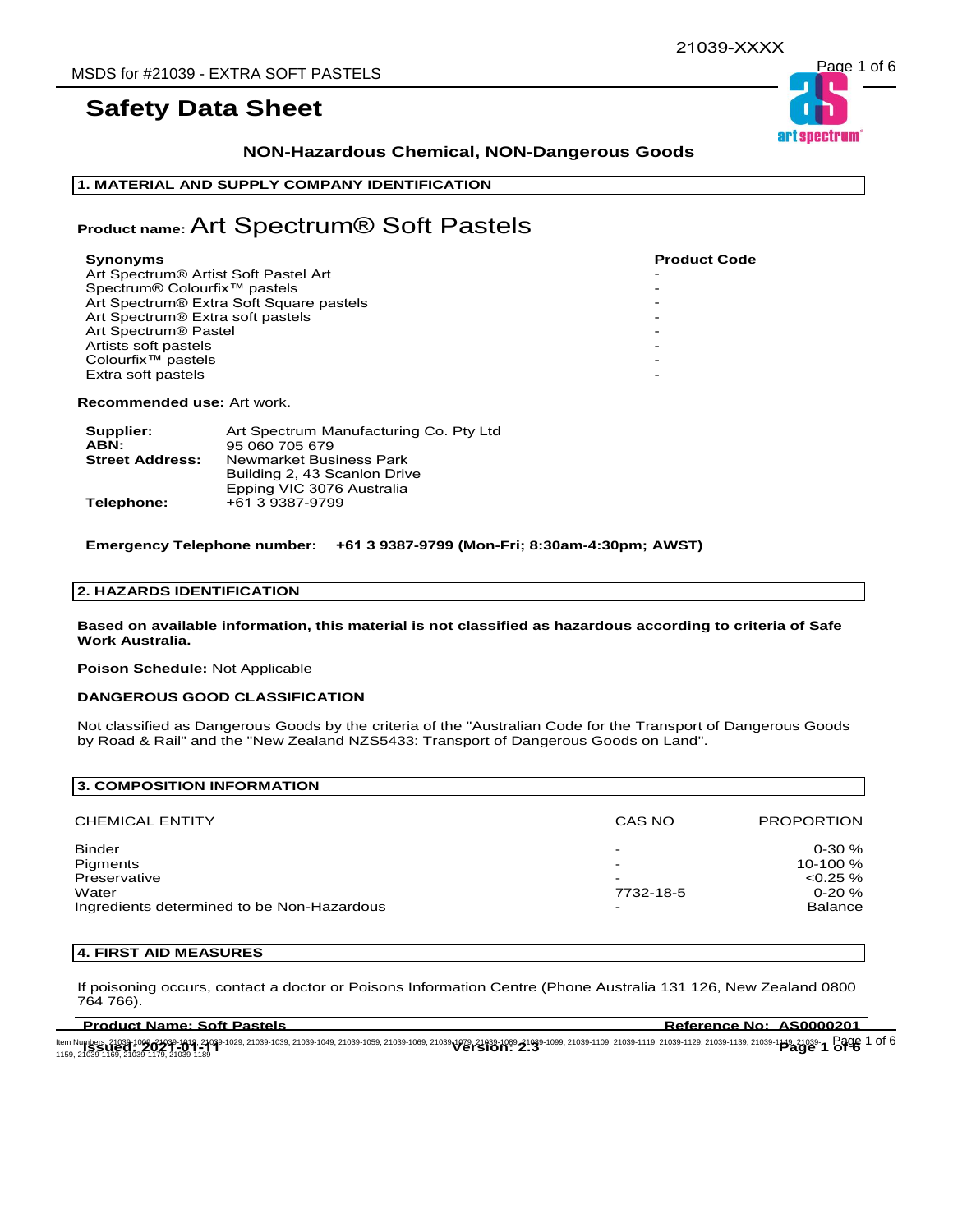**Inhalation:** Remove victim from exposure - avoid becoming a casualty. Remove contaminated clothing and loosen remaining clothing. Allow patient to assume most comfortable position and keep warm. Keep at rest until fully recovered. Seek medical advice if effects persist.

**Skin Contact:** If skin or hair contact occurs, remove contaminated clothing and flush skin and hair with running water. If swelling, redness, blistering or irritation occurs seek medical assistance.

**Eye contact:** If in eyes wash out immediately with water. In all cases of eye contamination it is a sensible precaution to seek medical advice.

**Ingestion:** Rinse mouth with water. If swallowed, do NOT induce vomiting. Give a glass of water to drink. Never give anything by the mouth to an unconscious patient. If vomiting occurs give further water. Seek medical advice.

**Notes to physician:** Treat symptomatically.

### **5. FIRE FIGHTING MEASURES**

**Hazchem Code:** Not applicable.

**Suitable extinguishing media:** If material is involved in a fire use water fog (or if unavailable fine water spray), alcohol resistant foam, standard foam, dry agent (carbon dioxide, dry chemical powder).

**Specific hazards:** Combustible material.

**Fire fighting further advice:** On burning or decomposing may emit toxic fumes. Fire fighters to wear selfcontained breathing apparatus and suitable protective clothing if risk of exposure to vapour or products of combustion or decomposition.

### **6. ACCIDENTAL RELEASE MEASURES**

#### **SMALL SPILLS**

Wear protective equipment to prevent skin and eye contamination. Avoid inhalation of vapours or dust. Wipe up with absorbent (clean rag or paper towels). Collect and seal in properly labelled containers or drums for disposal.

#### **LARGE SPILLS**

Clear area of all unprotected personnel. Slippery when spilt. Avoid accidents, clean up immediately. Wear protective equipment to prevent skin and eye contamination and the inhalation of dust. Work up wind or increase ventilation. Cover with damp absorbent (inert material, sand or soil). Sweep or vacuum up, but avoid generating dust. Collect and seal in properly labelled containers or drums for disposal. If contamination of crops, sewers or waterways has occurred advise local emergency services.

#### **Dangerous Goods – Initial Emergency Response Guide No:** Not applicable

#### **7. HANDLING AND STORAGE**

**Handling:** Avoid eye contact and repeated or prolonged skin contact. Avoid inhalation of dust.

**Storage:** Store in a cool, dry, well-ventilated place and out of direct sunlight. Store away from foodstuffs. Store away from incompatible materials described in Section 10. Store away from sources of heat and/or ignition. Keep container standing upright. Keep containers closed when not in use - check regularly for spills.

# **8. EXPOSURE CONTROLS / PERSONAL PROTECTION**

### **Product Name: Soft Pastels Reference No: AS0000201**

ltem Numbers: 21039-1099-24039-1019, 21039-1029, 21039-1039, 21039-1059, 21039-1069, 21039-1089, 21039-1099, 21039-1109, 21039-1119, 21039-1129, 21039-1139, 21039-1149, 21039-1149, 21039-1149, 21039-1149, 21039-1149, 21039 ltem Numbers: 21039-1089-24039-1019, 21039-1029, 21039-1039, 21039-1059, 21039-1069, 21039-1089, 21039-1109, 21039-1109, 21039-1119, 21039-1129, 21039-1139, 21039-1149, 21039-1<br>1159, 21039-1169, 21039-1179, 21039-1189<br>1159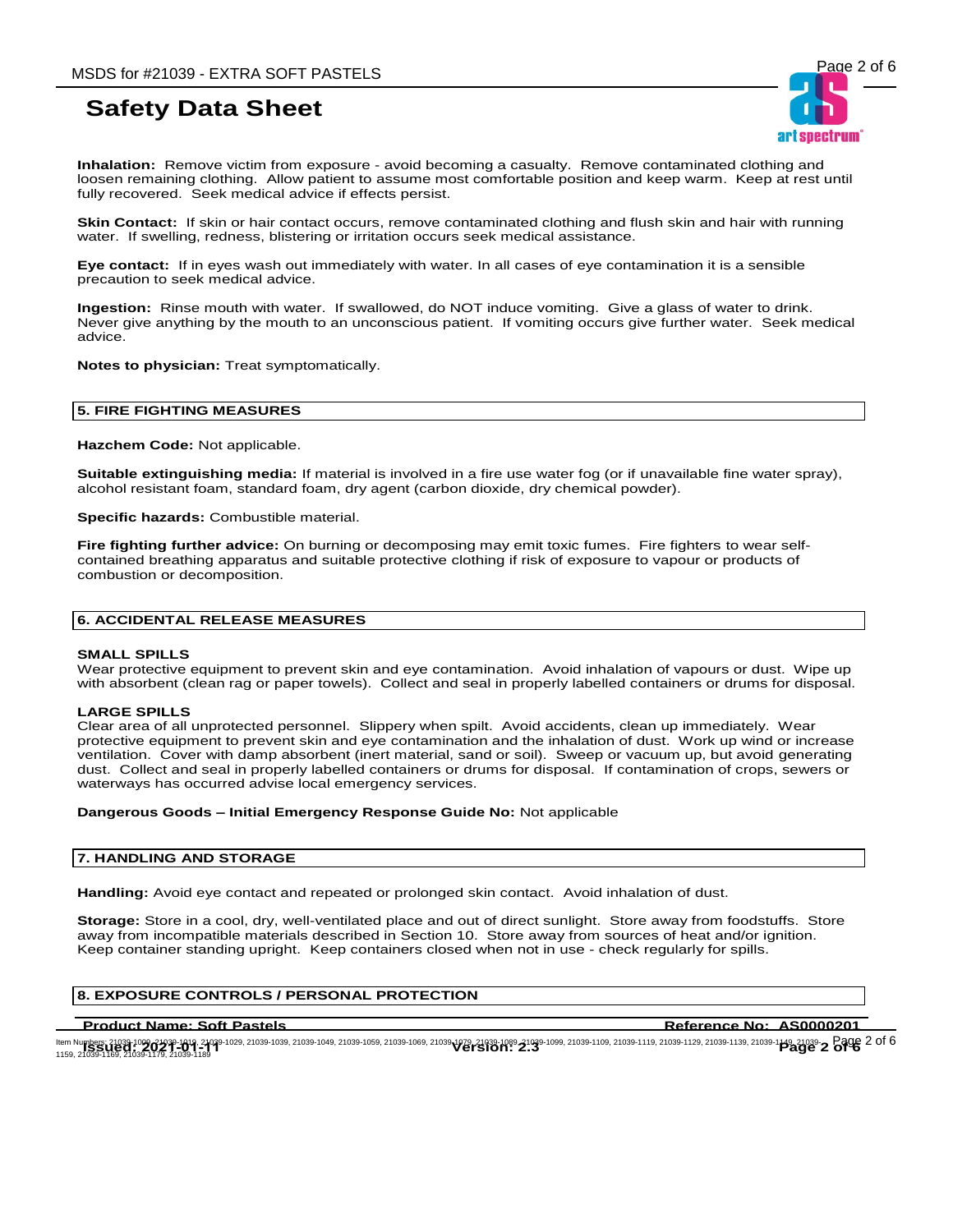

**National occupational exposure limits:** No value assigned for this specific material by Safe Work Australia.

**Biological Limit Values:** As per the "National Model Regulations for the Control of Workplace Hazardous Substances (Safe Work Australia)" the ingredients in this material do not have a Biological Limit Allocated.

**National occupational exposure limits:** Natural ventilation should be adequate under normal use conditions..

**Personal Protection Equipment:** SAFETY SHOES, OVERALLS, GLOVES.

Wear safety shoes, overalls, gloves. Available information suggests that gloves made from nitrile rubber should be suitable for intermittent contact. However, due to variations in glove construction and local conditions, the user should make a final assessment. Always wash hands before smoking, eating, drinking or using the toilet. Wash contaminated clothing and other protective equipment before storing or re-using.

**Hygiene measures:** Keep away from food, drink and animal feeding stuffs. When using do not eat, drink or smoke. Wash hands prior to eating, drinking or smoking. Avoid contact with clothing. Avoid eye contact and repeated or prolonged skin contact. Avoid inhalation of dust. Ensure that eyewash stations and safety showers are close to the workstation location.

### **9. PHYSICAL AND CHEMICAL PROPERTIES**

| Form:   | Solid     |
|---------|-----------|
| Colour: | Coloured  |
| Odour:  | Odourless |
|         |           |

**Solubility:**<br> **Soluble in water**<br> **Specific Gravity (20 °C):**<br> **Solubility:**  $\begin{array}{r} 4.3 - 2.2 \end{array}$ **Specific Gravity (20 °C):** 1.3 -<br>**Density:** N Av **Density: Relative Vapour Density (air=1):** N App **Vapour Pressure (20 °C):** N App<br>**Flash Point (°C):** N App **Flash Point (°C): Flammability Limits (%):** N Av<br>**Autoignition Temperature (°C):** N Av **Autoignition Temperature (°C):** N Av<br>**Melting Point/Range (°C):** N Av **Melting Point/Range (°C):** N Av **Boiling Point/Range (°C): pH:** N Av **Viscosity:** N App **Total VOC (g/Litre):** 

(Typical values only - consult specification sheet)  $N Av = Not available, N App = Not applicable$ 

#### **10. STABILITY AND REACTIVITY**

**Chemical stability:** This material is thermally stable when stored and used as directed.

**Conditions to avoid:** Elevated temperatures and sources of ignition.

**Incompatible materials:** Oxidising agents.

**Hazardous decomposition products:** Oxides of carbon and nitrogen, smoke and other toxic fumes.

**Hazardous reactions:** No known hazardous reactions.

### **11. TOXICOLOGICAL INFORMATION**

**Product Name: Soft Pastels Reference No: AS0000201**

ltem Numbers: 21039-1099-24039-1019, 21039-1029, 21039-1039, 21039-1059, 21039-1069, 21039-1089, 21039-1099, 21039-1109, 21039-1119, 21039-1129, 21039-1139, 21039-1149, 21039-1149, 21039-1149, 21039-1149, 21039-1149, 21039 ltem Numbers: 21039-1089-24039-1019, 21039-1029, 21039-1039, 21039-1059, 21039-1069, 21039-1089, 21039-1109, 21039-1109, 21039-1119, 21039-1129, 21039-1139, 21039-1139, 21039-1149, 21039-1179, 21039-1179, 21039-1179, 21039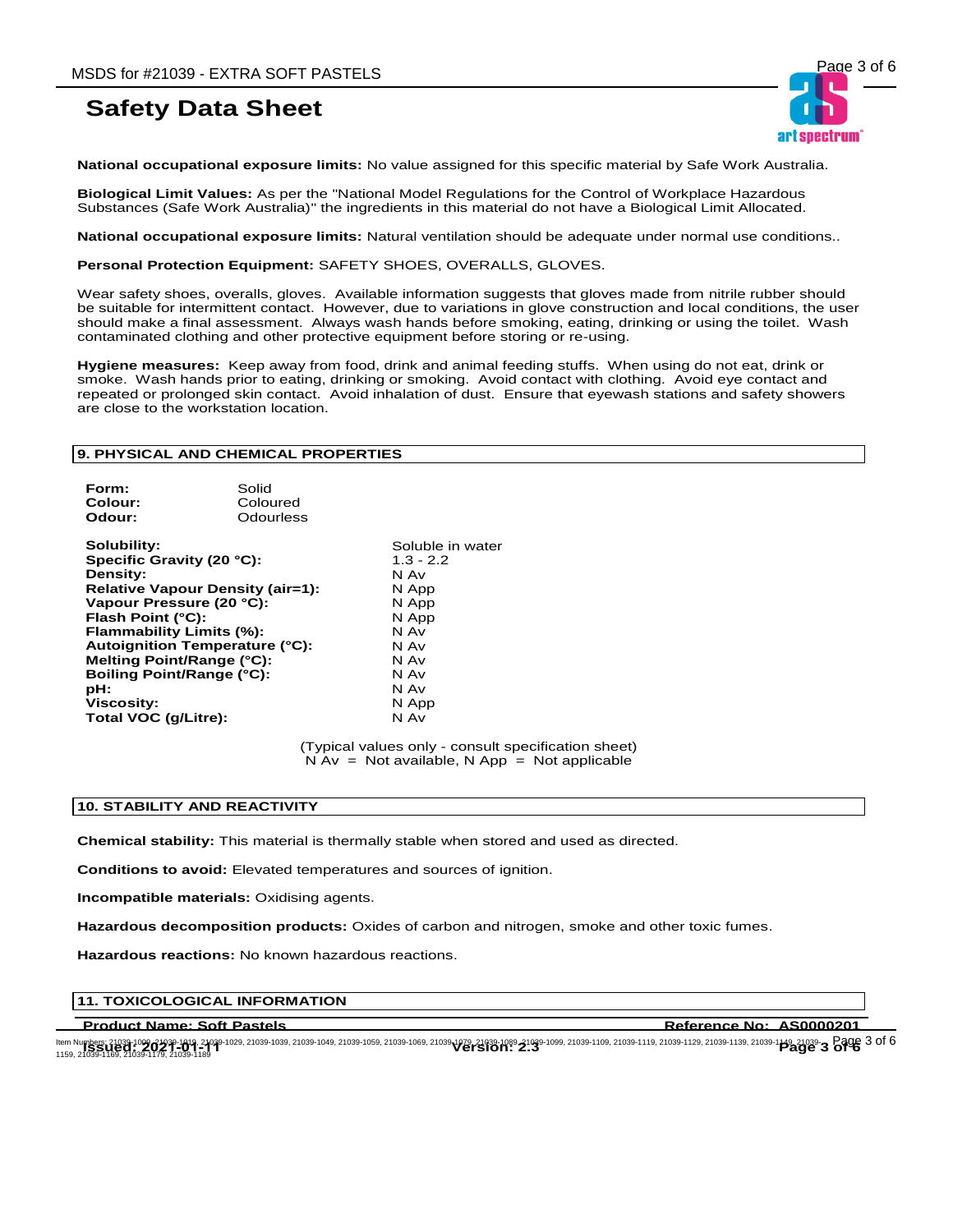No adverse health effects expected if the product is handled in accordance with this Safety Data Sheet and the product label. Symptoms or effects that may arise if the product is mishandled and overexposure occurs are:

#### **Acute Effects**

**Inhalation:** Material may be an irritant to mucous membranes and respiratory tract.

**Skin contact:** Contact with skin may result in irritation.

**Ingestion:** Swallowing can result in nausea, vomiting and irritation of the gastrointestinal tract.

**Eye contact:** May be an eye irritant. Exposure to the dust may cause discomfort due to particulate nature. May cause physical irritation to the eyes.

#### **Acute toxicity**

**Inhalation:** This material has been classified as non-hazardous. Acute toxicity estimate (based on ingredients): >5 mg/L

**Skin contact:** This material has been classified as non-hazardous. Acute toxicity estimate (based on ingredients): >2,000 mg/Kg

**Ingestion:** This material has been classified as non-hazardous. Acute toxicity estimate (based on ingredients): >2,000 mg/Kg

**Corrosion/Irritancy:** Eye: this material has been classified as not corrosive or irritating to eyes. Skin: this material has been classified as not corrosive or irritating to skin.

**Sensitisation:** Inhalation: this material has been classified as not a respiratory sensitiser. Skin: this material has been classified as not a skin sensitiser.

**Aspiration hazard:** This material has been classified as non-hazardous.

**Specific target organ toxicity (single exposure):** This material has been classified as non-hazardous.

#### **Chronic Toxicity**

**Mutagenicity:** This material has been classified as non-hazardous.

**Carcinogenicity:** This material has been classified as non-hazardous.

**Reproductive toxicity (including via lactation):** This material has been classified as non-hazardous.

**Specific target organ toxicity (repeat exposure):** This material has been classified as non-hazardous.

### **12. ECOLOGICAL INFORMATION**

Avoid contaminating waterways.

**Acute aquatic hazard:** This material has been classified as non-hazardous. Acute toxicity estimate (based on ingredients): >100 mg/L

**Long-term aquatic hazard:** This material has been classified as non-hazardous. Non-rapidly or rapidly degradable substance for which there are adequate chronic toxicity data available OR in the absence of chronic toxicity data, Acute toxicity estimate (based on ingredients): >100 mg/L, where the substance is not rapidly degradable and/or BCF  $<$  500 and/or log K<sub>ow</sub>  $<$  4.

**Ecotoxicity:** No information available.

**Product Name: Soft Pastels Reference No: AS0000201**

ltem Numbers: 21039-1099-24039-1019, 21039-1029, 21039-1039, 21039-1059, 21039-1069, 21039-1089, 21039-1099, 21039-1109, 21039-1119, 21039-1129, 21039-1139, 21039-1149, 21039-1149, 21039-1149, 21039-1149, 21039-1149, 21039 ltem Numbers: 21039-1089-24039-1019, 21039-1029, 21039-1039, 21039-1059, 21039-1069, 21039-1089, 21039-1109, 21039-1109, 21039-1119, 21039-1129, 21039-1139, 21039-1149, 21039-1<br>1159, 21039-1169, 21039-1179, 21039-1189<br>1159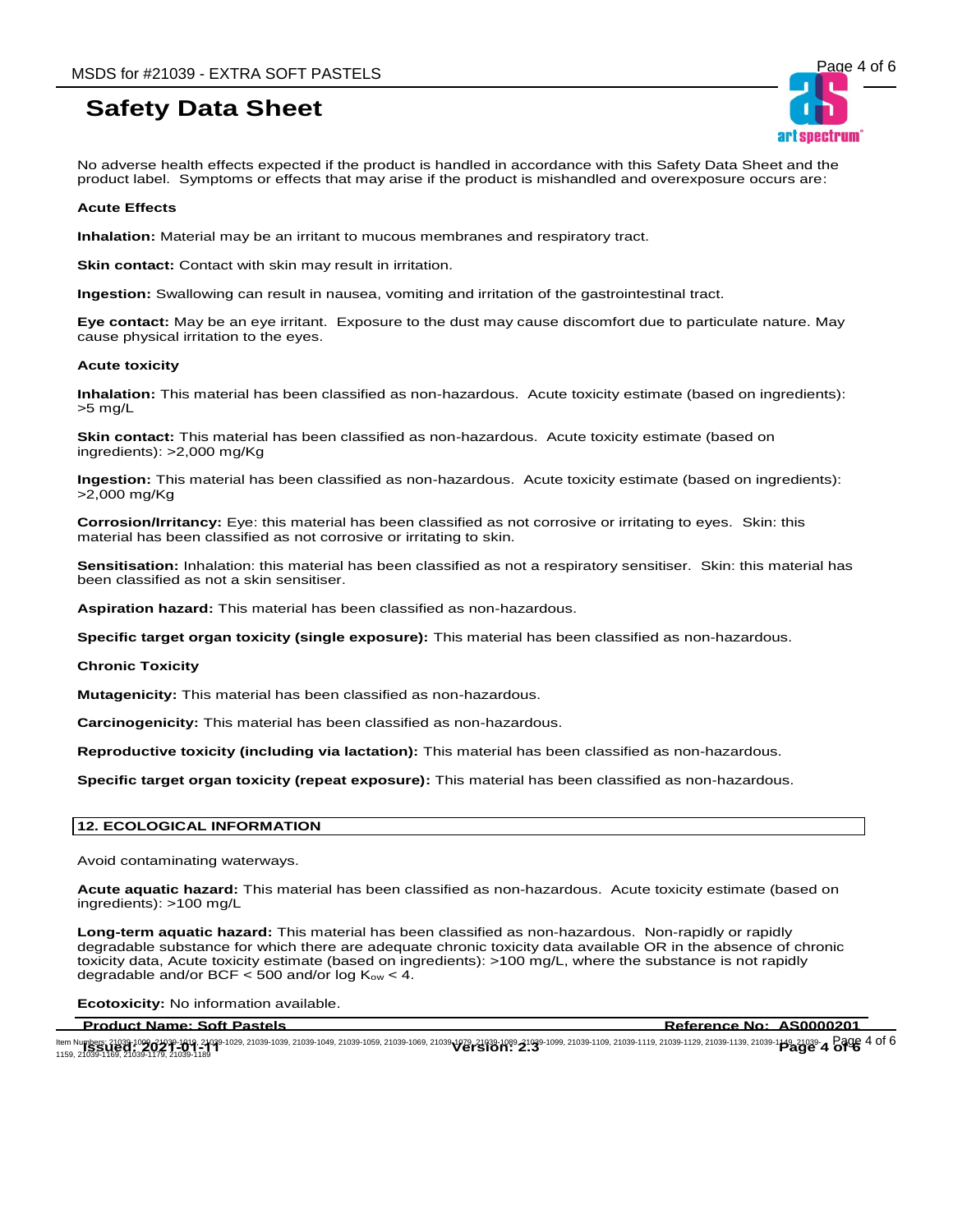

**Persistence and degradability:** No information available.

**Bioaccumulative potential:** No information available.

**Mobility:** No information available.

### **13. DISPOSAL CONSIDERATIONS**

Persons conducting disposal, recycling or reclamation activities should ensure that appropriate personal protection equipment is used, see "Section 8. Exposure Controls and Personal Protection" of this SDS.

If possible material and its container should be recycled. If material or container cannot be recycled, dispose in accordance with local, regional, national and international Regulations.

### **14. TRANSPORT INFORMATION**

### **ROAD AND RAIL TRANSPORT**

Not classified as Dangerous Goods by the criteria of the "Australian Code for the Transport of Dangerous Goods by Road & Rail" and the "New Zealand NZS5433: Transport of Dangerous Goods on Land".

#### **MARINE TRANSPORT**

Not classified as Dangerous Goods by the criteria of the International Maritime Dangerous Goods Code (IMDG Code) for transport by sea.

### **AIR TRANSPORT**

Not classified as Dangerous Goods by the criteria of the International Air Transport Association (IATA) Dangerous Goods Regulations for transport by air.

### **15. REGULATORY INFORMATION**

### **This material is not subject to the following international agreements:**

Montreal Protocol (Ozone depleting substances) The Stockholm Convention (Persistent Organic Pollutants) The Rotterdam Convention (Prior Informed Consent) Basel Convention (Hazardous Waste) International Convention for the Prevention of Pollution from Ships (MARPOL)

#### **This material/constituent(s) is covered by the following requirements:**

• All components of this product are listed on or exempt from the Australian Inventory of Chemical Substances (AICS).

# **16. OTHER INFORMATION**

Reason for issue: Revised

This information was prepared in good faith from the best information available at the time of issue. It is based on the present level of research and to this extent we believe it is accurate. However, no guarantee of accuracy is made or implied and since conditions of use are beyond our control, all information relevant to usage is offered without warranty. The manufacturer will not be held responsible for any unauthorised use of this information or for any modified or altered versions.

If you are an employer it is your duty to tell your employees, and any others that may be affected, of any hazards described in this sheet and of any precautions that should be taken.

**Product Name: Soft Pastels Reference No: AS0000201** 

ltem Numbers: 21039-1099-24039-1019, 21039-1029, 21039-1039, 21039-1059, 21039-1069, 21039-1089, 21039-1099, 21039-1109, 21039-1119, 21039-1129, 21039-1139, 21039-1149, 21039-1149, 21039-1149, 21039-1149, 21039-1149, 21039 ltem Numbers: 21039-1089-24039-1019, 21039-1029, 21039-1039, 21039-1059, 21039-1069, 21039-1089, 21039-1109, 21039-1109, 21039-1119, 21039-1129, 21039-1139, 21039-1139, 21039-1149, 21039-1179, 21039-1179, 21039-1179, 21039